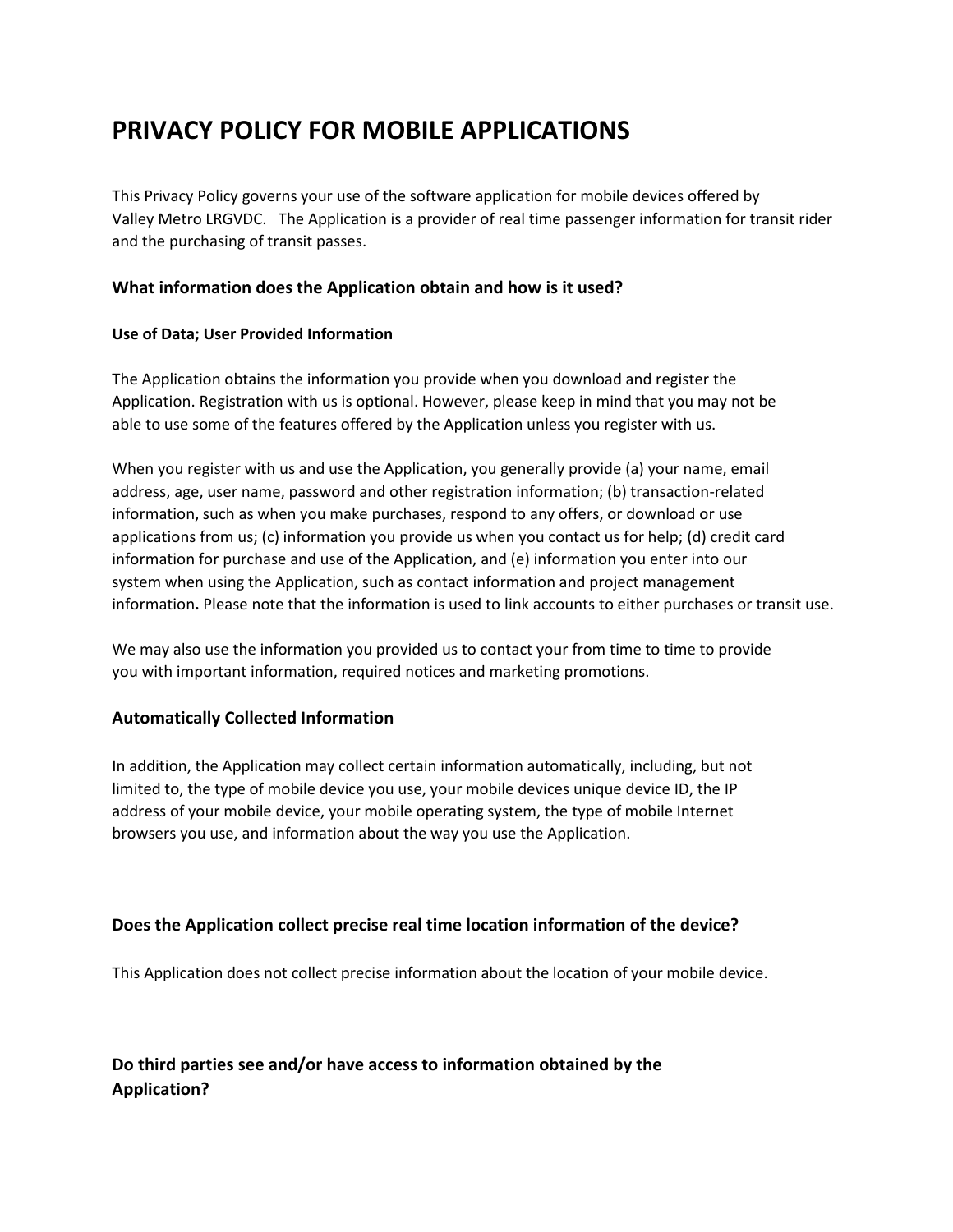Only aggregated, anonymized data is periodically transmitted to external services to help us improve the Application and our service. We will share your information with third parties only in the ways that are described in this privacy statement.

We may disclose User Provided and Automatically Collected Information:

- as required by law, such as to comply with a subpoena, or similar legal process;
- when we believe in good faith that disclosure is necessary to protect our rights, protect your safety or the safety of others, investigate fraud, or respond to a government request;
- with our trusted services providers who work on our behalf, do not have an independent use of the information we disclose to them, and have agreed to adhere to the rules set forth in this privacy statement.
- if Valley Metro LRGVDC is involved in a merger, acquisition, or sale of all or a portion of its assets, you will be notified via email and/or a prominent notice on our Web site of any change in ownership or uses of this information, as well as any choices you may have regarding this information.

#### **What are my opt-out rights?**

You can stop all collection of information by the Application easily by uninstalling the Application. You may use the standard uninstall processes as may be available as part of your mobile device or via the mobile application marketplace or network. You can also request to optout via email, at [ValleyMetroRGV@lrgvdc.org](mailto:ValleyMetroRGV@lrgvdc.org)

## **Data Retention Policy, Managing Your Information**

We will retain User Provided data for as long as you use the Application and for a reasonable time thereafter. We will retain Automatically Collected information for up to 24 months and thereafter may store it in aggregate. If you'd like us to delete User Provided Data that you have provided via the Application, please contact us at [ValleyMetroRGV@lrgvdc.org](mailto:ValleyMetroRGV@lrgvdc.org) and we will respond in a reasonable time.

Please note that some or all of the User Provided Data may be required in order for the Application to function properly.

#### **Children**